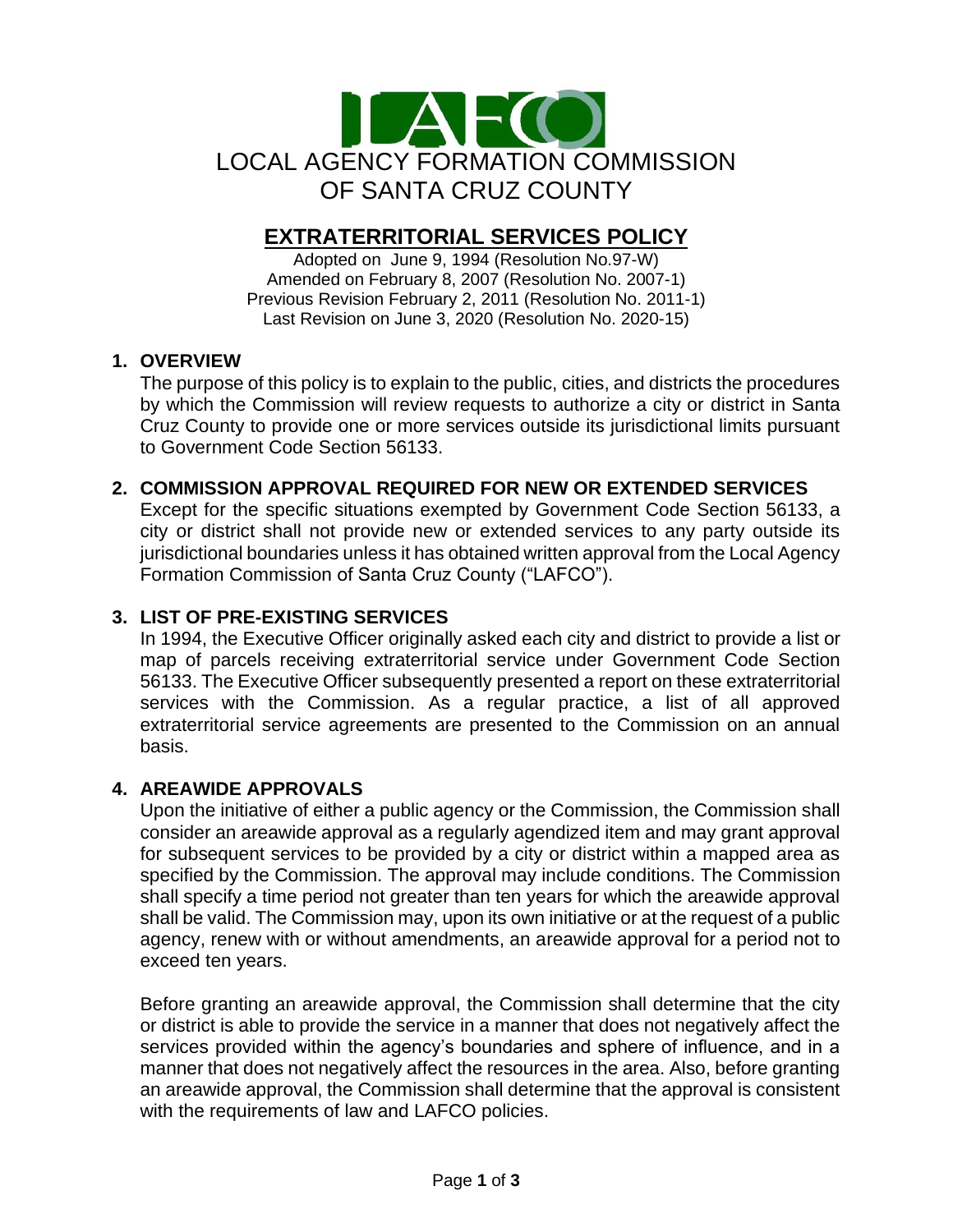#### **5. INDIVIDUAL REQUESTS**

Individual requests for extraterritorial service shall be filed with the Executive Officer on a prescribed application form. The applicant shall pay the costs of processing the application as specified in the Commission's Schedule of Fees and Deposits. The application deposit regarding the request for extraterritorial service is \$950. Deposit amount may be subsequently changed in future revisions of the Schedule of Fees and Deposits.

The Executive Officer shall not file the application unless the affected public agency has submitted a written endorsement indicating its willingness to provide the service if the Commission approves the request. The Commission shall consider the request after it has been placed on an agenda of a Commission meeting.

#### **6. ENVIRONMENTAL REVIEW**

All matters that are reviewable pursuant to these regulations are subject to the applicable provisions of the California Environmental Quality Act.

# **7. COMMISSION ACTION**

The Executive Officer shall prepare a report and place the request for extraterritorial service on the Commission's agenda. The Commission shall provide an opportunity for any interested individual or party to address it. The Commission may call a subsequent public hearing in order to receive additional public testimony before acting upon a request. The Commission acts on the request by majority vote. Subsequently, the Executive Officer shall notify the applicant in writing of the Commission's action. If the Commission denies a request, a similar application cannot be re-filed for one year unless the Commission grants an exception to this rule.

# **8. DELIVERY OF MUNICIPAL SERVICES**

The Cortese-Knox-Hertzberg Local Government Reorganization Act of 2000 and this Commission's adopted policies encourages smart growth and relies on the appropriate governance options to ensure the effective and efficient delivery of municipal services. Therefore, the Commission intends to reinforce that the standard manner in which services will be extended is by annexation (and sphere of influence amendment, if necessary). The Commission shall limit its extraterritorial service authorizations to public health emergencies and circumstances where:

- a) Facilities are already in place, and
- b) Annexation would not be practical, and
- c) Extraterritorial service is determined by the Commission to be consistent with the policies adopted in and pursuant to the Cortese-Knox-Hertzberg Act.

When the Commission authorizes the emergency provision of municipal services via extraterritorial service outside an agency's boundaries, and annexation is practical, the Commission will require annexation to be completed within two years.